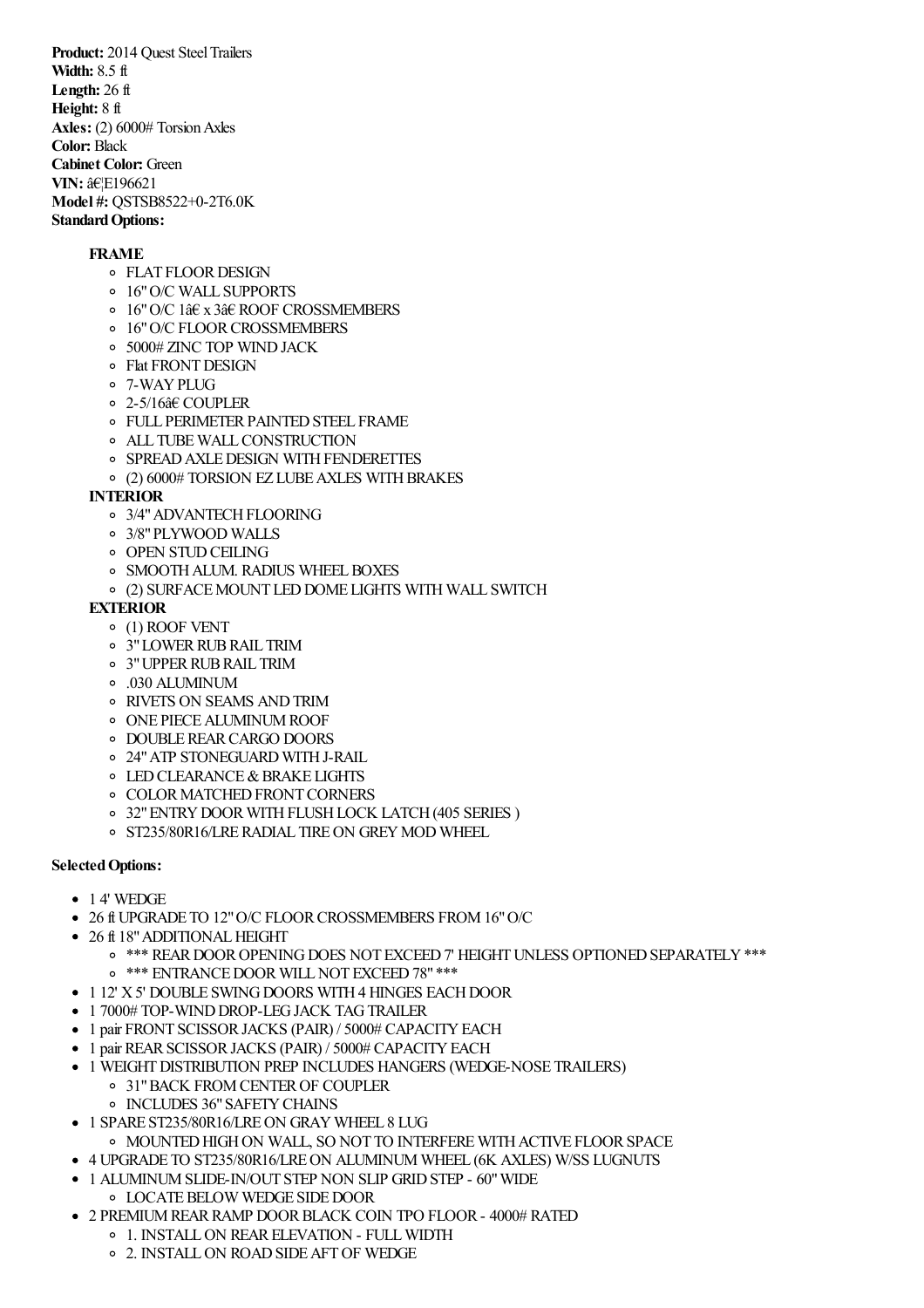- Continuous Hinge
- o Includes Black Coin Rubber Transition Flap
- AluminumBar Locksand SS Hasps
- 1 36" x 12" TOP HINGED BAGGAGE DOOR 405 SERIES
	- LOCATEON ROADSIDE
- 1 ADD SINGLE GAS SHOCK TO ENTRANCE DOOR
- 5 18" RECTANGULAR L.E.D. LIGHT 12V (RECESSED WITH TRIM RING)
	- $0.5$  OF 11
	- 8 PARALLEL IN BOX, 1 IN WEDGE, 2 UNDERCABINETS
	- Includes Recessed TrimRing
- 2 UPGRADE STANDARD12VL.E.D. DOME LIGHT TO 18"RECTANGULARL.E.D. LIGHT 12V
	- $02$  OF 11
- 1 SCARE LIGHT 12V
	- o Includes Wall Switch
- 1 pair TAIL LIGHTS SLIMLINE L.E.D. (PAIR)
- 2 BATTERY12VDEEP CYCLE (685 CA, 550 CCA)
	- 1 battery comes withwinch, 2nd and 3rd batteries needed.
	- Load will be spread between 2 batteries for winch, awning, lights and alarm.
	- With 12v features the trailer should be plugged into 110V so converter charger can function.
	- Includes BatteryBox (Wired)
	- Includes Fuse Panel
- 1 pair 3-WAY WALL SWITCHES 12V (PAIR)
- $\bullet$  1 120V PACKAGE #2
	- o 50 AMP BREAKER BOX
		- o EXTERIOR POWER INLET (MOTORBASE) WITH 25' SHORE CORD
		- <sup>o</sup> (4) INTERIOR RECEPTS
		- (4) 48"FLUORESCENT LIGHTS WITH WALL SWITCH
		- o RECESSED IF POSSIBLE
		- (2) RECESSED500 WATTQUARTZHALOGEN LIGHTS WITH WALL SWITCH
		- FRAME& WIRE FORA/C
- 4 UPGRADE LIGHT FROM120V48"FLUORESCENT TO 12V18"RECESSEDL.E.D.
	- $04$  OF 11
	- o \*\*\* BATTERY AND CONVERTER NOT INCLUDED \*\*\*
- 1 UPGRADE FROM 50 AMP TO 100 AMP BREAKER BOX (RATED AT 220V)
	- $\circ$  DOES NOT INCLUDE UPGRADED SHORE CORD
	- 12-Space 24-Circuit Panel
	- 50 Amp MainBreaker
	- 50 Amps @ 240V; 100 Amps @ 120V
- 1 UPGRADE 4 OUTLETS TO 20 AMP
- 2 INTERIOR 15 AMP RECEPT 120V
	- **GFCI PROTECTED WHERE REQUIRED BY CODE**
- 1 55 AMP CONVERTER WITH BATTERY CHARGER
- **O TO CHARGE BATTERIES**
- 1 5000# SUPER WINCH WITH CORDED REMOTE
	- o \*\*\* BATTERY REQUIRED FOR OPERATION †"NOT INCLUDED \*\*\*
	- \*\*\* REMOTE IS 30â€ CORDED\*\*\*
- 1 IN-FLOOR WINCH BOX
	- ALSO NEEDS 2NDDROP IN/POP UP ROLLERATBACK DOORTHRESHOLD
	- <sup>o</sup> \*\*\* Mounting Plate at 45 Degree Angle to Reduce Stress on Cable & Pulley \*\*\*
	- \*\*\* Pulley&Hardwareare Shipped Loose \*\*\*
- 26 ft SCREWLESS ALUMINUM CEILING
- 26 ft 1"E.P.S. INSULATED WALLS (R-3)
	- \*\*\* 1"E.P.S. (STYROFOAM) \*\*\*
- 26 ft 1"E.P.S. INSULATED CEILING (R-3)
- \*\*\* 1"E.P.S. (STYROFOAM) \*\*\*
- 26 ft BLACK COIN TPO FLOOR
- 26 ft INSULATED FLOOR 2" EXPANSION FOAM (R-14)
- 1 REINFORCE AND WIRE FOR FUTURE A/C
- 4 ft FLIP-UP ALUMINUMCOUNTERTOP 24"DEEP
- \*\*\* MILL FINISHALUMINUMTOP \*\*\*
- 60 ft AIRLINE TRACK RECESSED IN FLOOR SINGLE ROW
- 1 18' CUSTOM UPPER CABINETS/BINS
- 1 ALLOWANCE FOR 4 BACKING PLATES
- 12 AIRLINE TRACK DOUBLE STUD TIE DOWN RING
- 2 12' x 2" x 3" RUBBER BUMPERS FOR DOOR & WALL PROTECTION